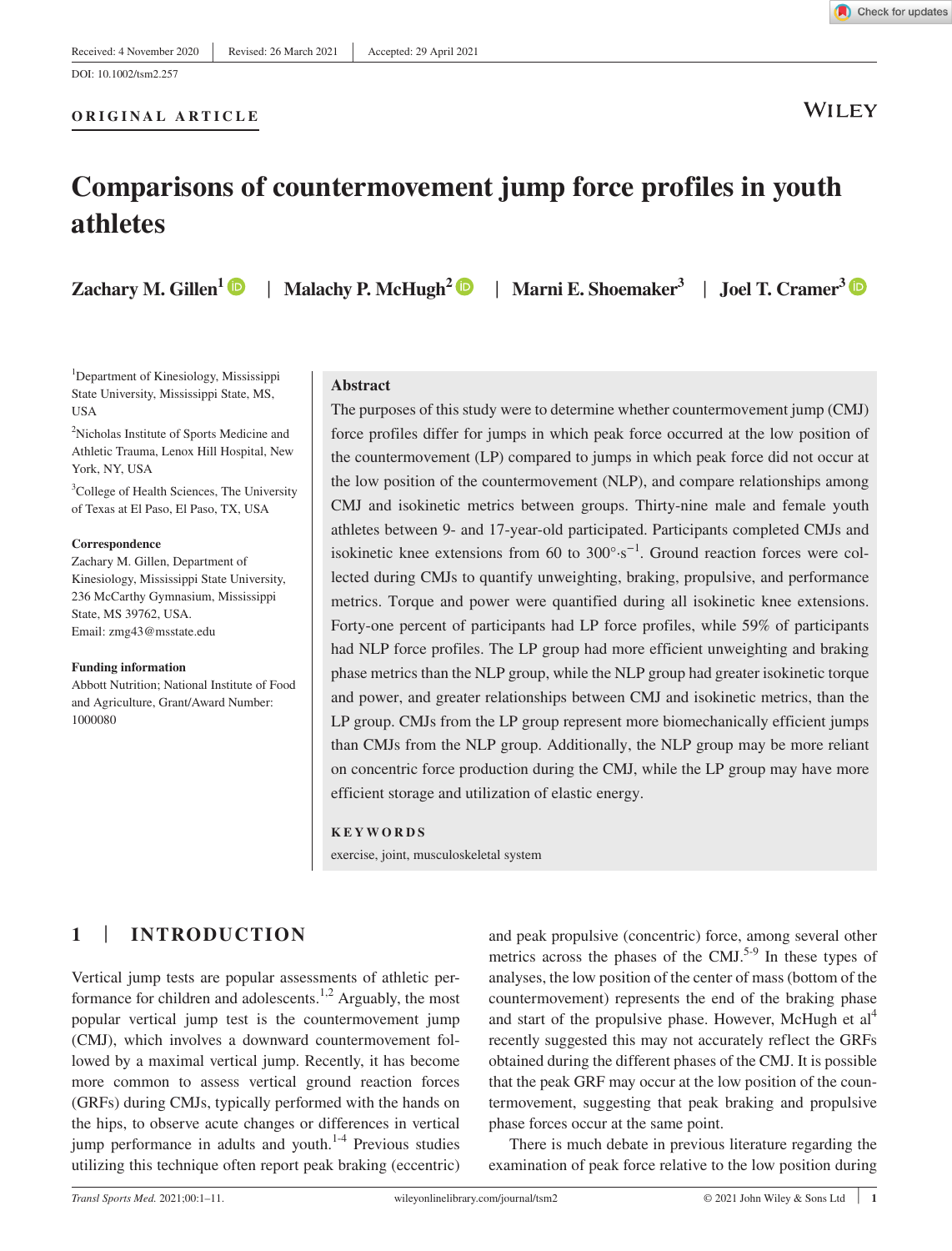CMJs. Several studies have reported values for force at the low position as well as peak propulsive force.<sup>3,5,7,10</sup> These studies reported peak force at the low position to be approximately 65%-110% of peak propulsive force. Several other studies have reported peak force relative to the low position of the countermovement, which showed peak force occurring before, at, and/or after the low position of the countermovement,<sup>4,9-14</sup> or even different values for peak eccentric force, force at the low position, and peak propulsive force.<sup>3,7</sup> Most recently, McHugh et  $al<sup>4</sup>$  examined the force profiles of NCAA Division I athletes during CMJs. The study reported that 52% of subjects achieved peak force at the low position of the countermovement, while 48% of the subjects did not. Furthermore, when peak force occurred at the low position, the authors reported more efficient CMJ metrics during the unweighting and braking phases, as well as superior performance (jump height and reactive strength index (RSI)) compared to athletes in which peak force did not occur at the low position. McHugh et  $al<sup>4</sup>$  concluded that examining peak force relative to the low position of the countermovement may provide unique insights for practitioners who train athletes to improve biomechanical efficiency during jumping tasks. Similarly, in pre-pubertal female children, Floría et al<sup>15</sup> reported that the high-performing jumpers exhibited force profiles in which peak force tended to coincide with the low position of the countermovement, though this study did not specifically examine CMJ metrics during the unweighting, braking, and propulsive phases. Thus, if the CMJ is to be used as an assessment of athletic performance in youth, perhaps examining peak force relative to countermovement depth would be helpful for assessing biomechanical efficiency, or inefficiency, of CMJ force profiles in youth.

Several recent studies have also suggested that CMJ performance may be related to the isokinetic torque and powerproducing capabilities of skeletal muscle in young males and females. In adolescent females, Rouis et  $al<sup>16</sup>$  reported that isokinetic strength at high angular velocities was related to CMJ jump height. Furthermore, in adolescent males, McKinlay et  $al<sup>17</sup>$  found that isokinetic strength and body mass were related to, and contributed to predictions of, CMJ jump height. Most recently, Gillen et  $al<sup>18</sup>$  found that normalized isokinetic strength consistently predicted, with moderate to strong relationships, CMJ power and jump height. Therefore, it is possible that stronger relationships between isokinetic strength and CMJ force profile metrics may reflect individuals who are more reliant on concentric force production than elastic energy storage/utilization for CMJ propulsion. However, we are unaware of any studies to examine the relationships between isokinetic strength and power between youth athletes for which peak force coincides with the low position of the countermovement versus youth athletes for which peak force does not coincide with the low position of the countermovement. Therefore, the purposes of this study

were to (1) determine whether CMJ force profiles differ for jumps in which peak force occurred at the low position (LP) compared to jumps in which peak force did not occur at the low position (NLP), and (2) compare the relationships between CMJ metrics and concentric isokinetic strength and power between groups (LP vs. NLP). We hypothesized that the LP group would have superior CMJ metrics and performance, and that concentric isokinetic strength and power would be less related to CMJ metrics in the LP group.

### **2** | **MATERIALS AND METHODS**

#### **2.1** | **Subjects**

Thirty-nine male and female youth athletes  $(n = 20$  females,  $n = 19$  males, mean  $\pm 95\%$  confidence interval (CI), age =  $12.6 \pm 0.6$  y, height =  $156.3 \pm 3.9$  cm, body mass  $= 52.6 \pm 5.2$  kg) participated in this study. All subjects reported participating in one or more sports for one to five hours per week during the year prior to this study. Sports included baseball, basketball, cheerleading, cross-country, football, gymnastics, lacrosse, rugby, soccer, softball, speed/ power/agility training, swimming/diving, tennis, track and field, trap shooting, volleyball, weightlifting, and wrestling. The subjects and their parent or legal guardian completed the PAR-Q +  $2015^{19}$  and were allowed to participate if questions 1-7 were answered "no" or all of the follow-up questions were answered "no." The present study was approved by the University of Nebraska-Lincoln Institutional Review Board for the protection of human subjects (IRB # 20171017495EP, title: *Changes in noninvasive, applied physiological laboratory measurements and field measurements of athletic performance in children and youth: Influences of growth and development*). Each subject signed the approved assent form. One parent or legal guardian signed the approved consent form.

#### **2.2** | **Research design**

A cross-sectional design was used for this study. Subjects visited the laboratory twice, once for familiarization and once for the experimental trial. Anthropometric and body composition assessments were performed at each trial. During each visit, subjects completed three countermovement jumps (CMJs), as well as three maximal voluntary isokinetic knee extension muscle actions at 60, 120, 180, 240, and 300 $\degree$ ·s<sup>-1</sup> in random order. Two to 7 days after the familiarization trial, subjects completed the experimental trial at approximately the same time of day  $(\pm 2 \text{ hours})$ . The familiarization trial allowed subjects to experience and practice interacting with the testing equipment and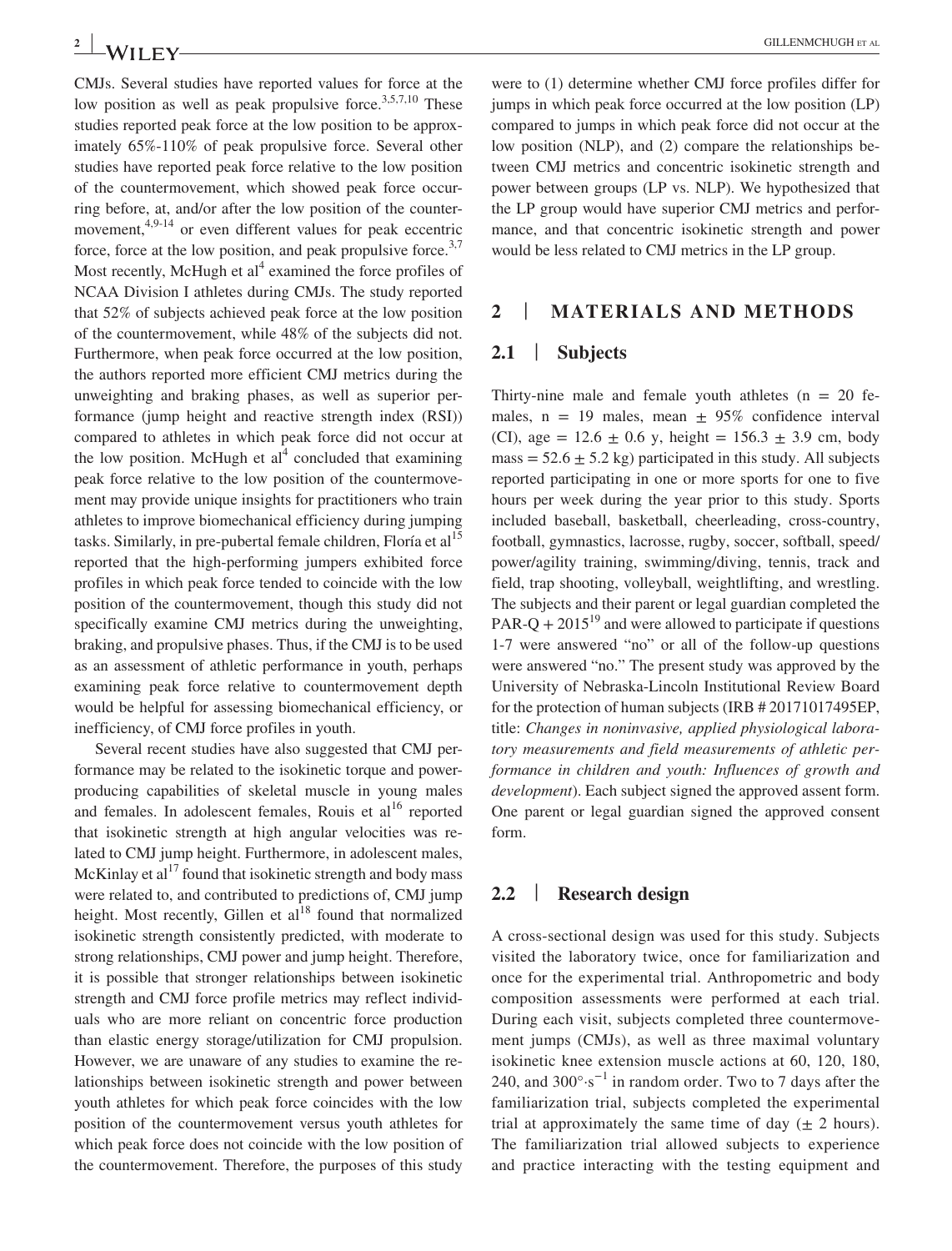procedures. Data from the experimental trial are reported herein. Variables calculated during the different phases of the CMJs are presented in Table 1. Variables calculated during all isokinetic knee extension muscle actions were peak torque (PT) and mean power (MP).

### **2.3** | **Anthropometrics and body composition**

Height (cm), seated height (cm), and body mass (kg) were measured using a digital scale and stadiometer (Seca 769, Hamburg, Germany). These variables were used to calculate estimated maturity offset using the Mirwald equation  $20$  Percent body fat was calculated from skinfold measurements taken with a Lange caliper (Model 68902, Cambridge Scientific Industries, Inc, Cambridge, MD, USA). All skinfolds were taken on the right side of the body at the subscapular (diagonal fold immediately inferior to the interior angle of the scapula), triceps (vertical fold in the middle of the arm, midway between the acromion and olecranon process), and suprailiac (diagonal fold immediately superior to the anterior superior iliac spine) sites and were recorded to the nearest 0.5 mm.<sup>21</sup> Equations established by Housh et al<sup>22</sup> and Brozek

et  $al^{23}$  were used to estimate body density and percent body fat, respectively. Fat-free mass (FFM) was calculated as the difference between body mass and fat mass as determined by percent body fat.

#### **2.4** | **Countermovement jumps**

Ground reaction forces during each vertical jump test were collected using two force plates (PASCO PS 2142, PASCO Scientific, Roseville, CA) seated in a custom platform. To perform the CMJ, subjects began standing in an upright position with their feet in the middle of the force plates and their knees and hips extended. A rapid countermovement of self-selected depth followed by a maximal vertical jump was performed. For all CMJ attempts, subjects were required to keep their hands on their hips. Subjects completed three attempts of the CMJ, with 1-min of rest between attempts. The attempt with the highest jump height (JH) was used for all subsequent analyses. Recent data from our laboratory,  $24$ in conjunction with analyses of the present data set, have determined CMJs in youth ranging from 6 to 17 years old may be considered reliable assessments (intraclass correlation coefficients =  $0.91$ , coefficient of variation =  $8.54\%$  in

**TABLE 1** Countermovement jump metrics

| <b>Metric</b>                             | <b>Definition</b>                                                                                                                                                                                                                           |
|-------------------------------------------|---------------------------------------------------------------------------------------------------------------------------------------------------------------------------------------------------------------------------------------------|
| Unweighting phase                         |                                                                                                                                                                                                                                             |
| Duration (s)                              | Time from initiation of unweighting to low velocity.                                                                                                                                                                                        |
| Low Force $(\%BW)$                        | Nadir of the force signal, expressed relative to body weight.                                                                                                                                                                               |
| Braking phase                             |                                                                                                                                                                                                                                             |
| Duration (s)                              | Time from low velocity to low position.                                                                                                                                                                                                     |
| Countermovement Depth (m)                 | Nadir of the position signal.                                                                                                                                                                                                               |
| Peak Braking Power $(W \cdot kg^{-1})$    | Peak value of the product of the force and velocity signals from low velocity to the low position, expressed<br>relative to body mass.                                                                                                      |
| Force at Low Position (%BW)               | Force at the nadir of the position signal, expressed relative to body weight.                                                                                                                                                               |
| Braking RFD $(\%BW \cdot s^{-1})$         | The change in force from low velocity to the low position divided by duration, expressed relative to body<br>weight.                                                                                                                        |
| Eccentric Force (%BW)                     | The change in force from low force to low position, expressed relative to body weight.                                                                                                                                                      |
| Eccentric Stiffness $(N \cdot m^{-1})$    | Absolute eccentric force divided by countermovement depth.                                                                                                                                                                                  |
| Propulsive phase                          |                                                                                                                                                                                                                                             |
| Duration (s)                              | Time from low position to take-off.                                                                                                                                                                                                         |
| Peak Propulsive Power $(W \cdot kg^{-1})$ | Peak value of the product of the force and velocity signals from the low position to take-off, expressed<br>relative to body mass.                                                                                                          |
| Mean Propulsive Force (%BW)               | The average of the force signal from the low position to take-off, expressed relative to body weight.                                                                                                                                       |
| Performance metrics                       |                                                                                                                                                                                                                                             |
| Jump Height (m)                           | Calculated using the impulse-momentum method, where jump height equals the velocity at take-off<br>(calculated as net propulsive impulse divided by body mass) squared, divided by the constant acceleration<br>of gravity multiplied by 2. |
| <b>RSI</b>                                | Flight time divided by the duration from initiation of unweighting to take-off.                                                                                                                                                             |
|                                           |                                                                                                                                                                                                                                             |

Abbreviations: BW, body weight (N); RFD, rate of force development; RSI, reactive strength index.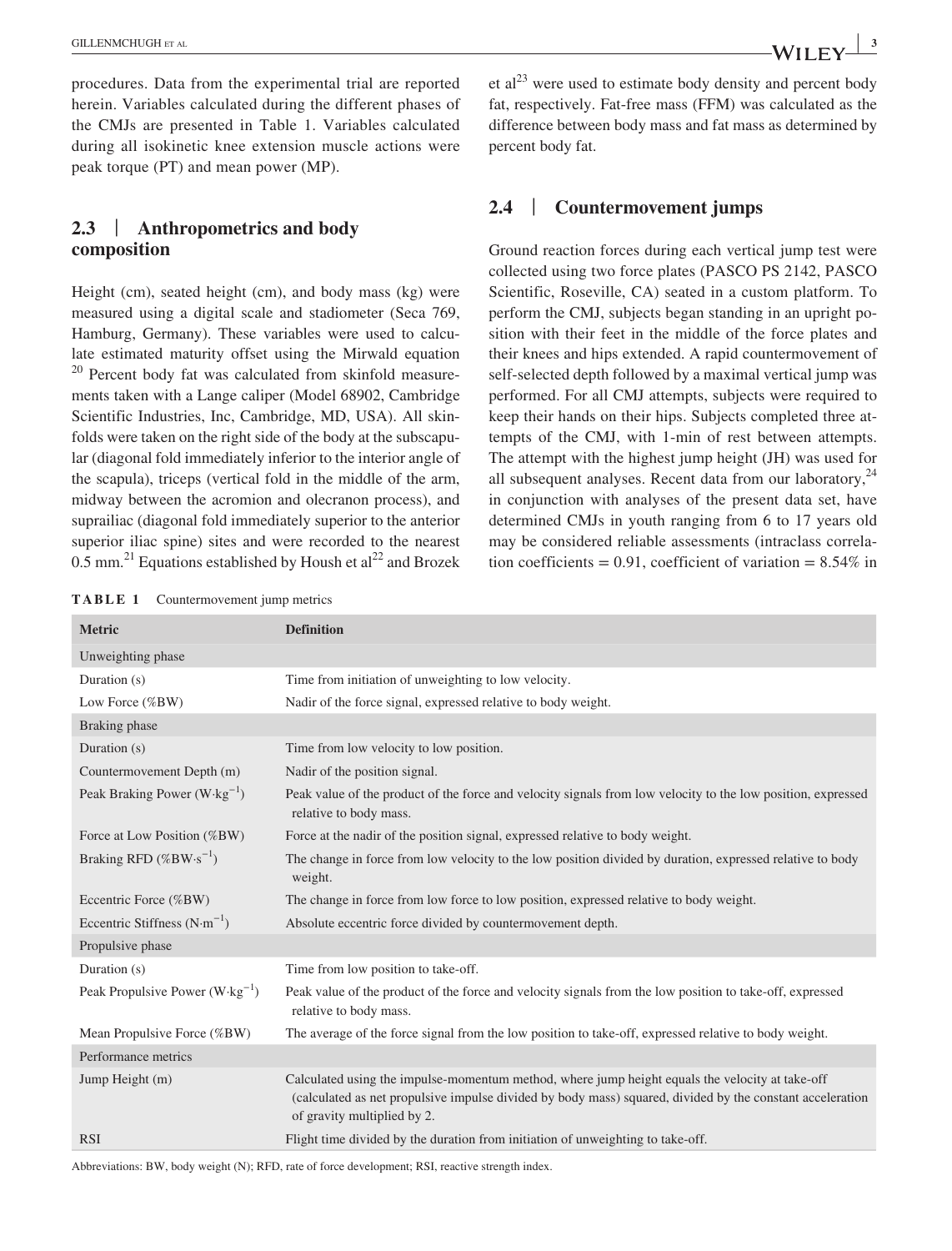the present study). We also assessed reliability split by LP and NLP groups, which provided intraclass correlation coefficients ≥0.89 and coefficients of variation ≤9.01%. Thus, regardless of CMJ force profile, we are confident in the reliability of the CMJs in the present study.

### **2.5** | **Isokinetic knee extensions**

All isokinetic knee extension muscle actions were completed on a calibrated isokinetic dynamometer (Biodex System 3, Biodex Medical Systems, Inc, Shirley, NY, USA) that was custom fitted with a load cell (Omegadyne, model LCHD-500, 0-500 lbs, Stamford, CT, USA) located between the shin pad and the lever arm. Recorded force (N) was taken during each isokinetic muscle action. Subjects were seated with restraining straps over the pelvis, trunk, and contralateral thigh. The lateral condyle of the femur was aligned with the axis of rotation of the dynamometer head. The range of motion for the isokinetic muscle actions was set from 0° to 90°, with 0° representing full knee extension. Subjects completed three repetitions of maximal voluntary isokinetic knee extension muscle actions at 60, 120, 180, 240, and  $300^{\circ} \cdot s^{-1}$ , with 1min of rest between each angular velocity. Each subject was instructed to extend their leg as hard and fast as possible, while strong verbal encouragement was provided. The order of the angular velocities was randomized separately for the familiarization and experimental trials. The repetition with the highest PT for each angular velocity was used for all subsequent analyses.

### **2.6** | **Signal processing**

During all CMJs, the y-axis, vertical ground reaction forces were sampled at 1 kHz using PASCO Capstone software (PASCO Scientific, Roseville, CA). During the isokinetic muscle actions, the position ( $\degree$ ) and velocity ( $\degree$ s<sup>-1</sup>) signals were sampled from the isokinetic dynamometer, while force (N) was recorded simultaneously from the load cell at 1 kHz with a Biopac data acquisition system (MP150, Biopac Systems, Inc, Santa Barbara, CA). All signals were stored on a personal computer and processed off-line with custom written software (LabVIEW v. 18.0, National Instruments, Austin, TX).

Based on the methods used in previous studies, $1,2,18,25$ for all CMJs, the investigator (ZMG) manually identified (a) the initial onset of movement (always downward and negative force), (b) the point at which the velocity signal was equal to zero (low position), (c) the point at which the feet left the force plates (toe off, zero force), and (d) the point at which the feet contacted the force plates after the jump. Velocity-time tracings were calculated by taking the integral of the force-time curve divided by mass. Power-time tracings were calculated by multiplying the force-time tracing by the velocity-time tracing. Position-time tracings were calculated by taking the integral of the velocity-time tracing. Based on previous studies,  $25-28$  the epoch of the force signal from (a) to low velocity was considered the unweighting phase, the epoch of the force signal from low velocity to (b) was considered the braking phase, the epoch of the force signal from (b) to (c) was considered the propulsive phase, and the epoch of the force signal from (c) to (d) was considered flight time. Metrics taken during each phase of the CMJ are presented in Table 1, while JH was calculated using the impulse-momentum method.<sup>27</sup> Based on previous methods,<sup>4</sup> jumps were categorized as either (1) peak force occurring at the low position (LP) or (2) peak force not occurring at the low position (NLP). If force at the low position was within 1% of peak force, then it was categorized as occurring at the low position. Sample force-time tracings for an LP and NLP jump are presented in Figure 1.



**FIGURE 1** A sample force-time tracing for (A) a countermovement jump (CMJ) in which peak force occurred at the low position and (B) a CMJ in which peak force did not occur at the low position. The unshaded area where force is below body weight represents the unweighting phase, the light gray shaded area represents the braking phase, and the dark gray shaded area represents the propulsive phase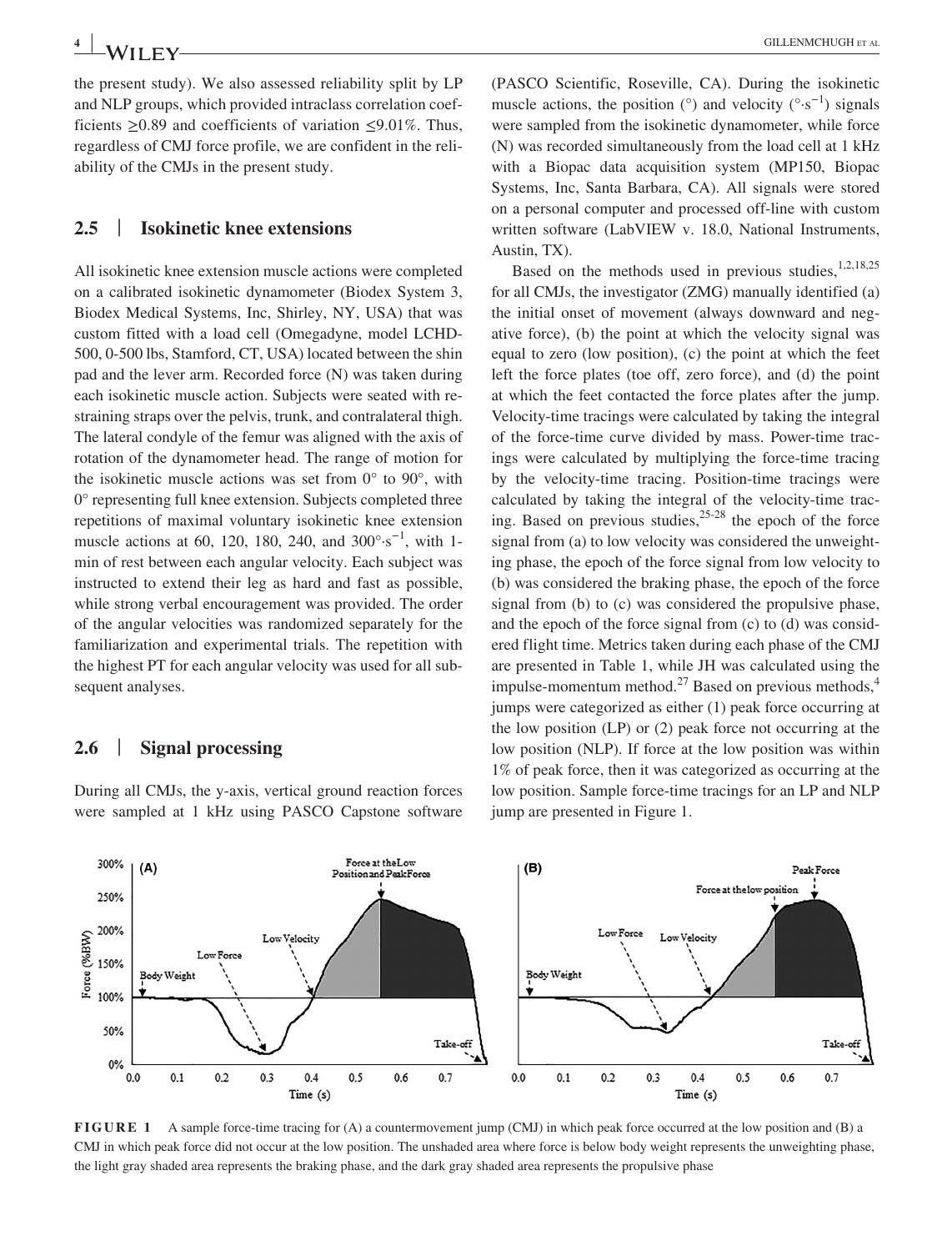Prior to all analyses for isokinetic muscle actions, a correction for leg weight was performed and raw recorded force (N) was multiplied by lever arm length (m) to provide torque (Nm) in the custom written software. During all isokinetic muscle actions, the load range was automatically determined from the onset to the end of the constant-velocity phase. $29-31$ The onset of the isokinetic load range was automatically detected as the joint angle (°) at which the velocity signal had reached the pre-determined velocity.<sup>29-31</sup> The end of the isokinetic load range was the joint angle (°) at which the velocity signal dropped below the pre-determined angular velocity.29-31 These start and end positions were used as the ranges of motion during which PT (Nm) and MP (W) were taken during all angular velocities. During the automatic detections of each subject's isokinetic load range, the investigator visually inspected the velocity- and position-time signals to ensure that an onset had not been falsely triggered and that the range of motion for all angular velocities was within the load range. Isokinetic PT was taken as the highest torque value from the torque-time signal during the selected epoch of each angular velocity. Power-time tracings were calculated by multiplying the torque-time tracings by the velocity-time tracings. The same epoch was taken from the power-time signal during each angular velocity to calculate MP, expressed as the average power during the selected epoch. Both PT and MP were expressed relative to body mass (Nm·kg−1 and  $W \cdot kg^{-1}$ , respectively) for each subject.

### **2.7** | **Ultrasound imaging**

During each visit, panoramic cross-sectional images of the quadriceps and hamstrings were taken to quantify thigh muscle cross-sectional area  $(CSA, cm^2)$ . Ultrasound images were obtained using a portable brightness mode (B-mode) ultrasound-imaging device (GE Logiq e, USA) interfaced with a multi-frequency linear-array probe (12L-RS; 5-13 MHz; 38.4 mm field-of-view). Subjects were positioned on a plinth in the supine position for the quadriceps imaging and prone position for the hamstrings imaging while lying fully relaxed with their legs extended and supported on the plinth with feet braced. Panoramic images of the quadriceps were taken at two-thirds the distance from the anterior superior iliac spine to the lateral border of the patella from the most lateral to the most medial aspect of the quadriceps. Panoramic images of the hamstrings were taken at one-half the distance from the ischial tuberosity to the lateral epicondyle of the tibia from the most lateral to the most medial aspect of the hamstrings. A generous amount of water-soluble transmission gel was applied to the skin to enhance acoustic coupling and reduce near field artifacts.

Equipment settings were optimized for image quality with a gain of 58 dB and a frequency of 12 MHz. These settings were held constant across subjects. The image depth was adjusted based on each subject's leg size and was then held constant for each subject. Images were taken until three images with acceptable image quality, as determined by the investigator, were obtained. The image with the highest visual contrast was used for analysis. All images were measured by the same investigator (ZMG) across all subjects and prior to any exercise by the subject. All images were analyzed using Image-J Software (National Institutes of Health, USA, version 1.47v). Prior to analysis, images were scaled from pixels to cm using the Image-J straight-line function. Quadriceps CSA and hamstrings CSA were quantified using the polygon function in Image-J to select the maximal region of interest that included as much of the quadriceps and hamstrings muscles as possible while excluding the surrounding fascia. Quadriceps and hamstrings CSA were summed as thigh CSA. Previous data from our laboratory and the investigator (ZMG) have determined that quadriceps and hamstrings CSA measurements from ultrasound images may be considered reliable measurements (intraclass correlation coefficients ≥0.90, coefficients of variation ≤2.97%). This methodology of assessing thigh CSA has been used in several recent studies in young males and females. $1,2,18$ 

#### **2.8** | **Statistical analyses**

Means and 95% confidence intervals of all measurements of growth (age, maturity offset, height, body mass, FFM, CSA, Table 2), CMJ metrics (Table 2), and isokinetic metrics (Figure 2) were calculated. Independent samples *t* tests were used to compare measurements of growth and CMJ metrics between groups (LP vs. NLP). Two-way mixed factorial ANOVAs (group [LP vs. NLP]  $\times$  muscle action  $[60^{\circ} \cdot s^{-1}$  vs.  $120^{\circ} \cdot s^{-1}$  vs.  $180^{\circ} \cdot s^{-1}$  vs.  $240^{\circ} \cdot s^{-1}$  vs.  $300^{\circ} \cdot s^{-1}$ ]) were used to compare PT and MP. When appropriate, follow-up analyses included low-order ANOVAs and dependent samples t tests. The following qualitative evaluations of the strength of association among CMJ metrics and isokinetic metrics were made according to Mukaka  $32$  based on the absolute values of correlation coefficients:  $0.900$  to  $1.000 =$  very high, 0.700 to  $0.899 =$  high, 0.500 to  $0.699 =$  moderate, 0.300 to  $0.499 =$ low, and  $0.000$  to  $0.299 =$  negligible. All statistical analyses were performed in IBM SPSS v. 25 (Chicago, IL, USA). An alpha level of  $P \leq .05$  was considered statistically significant.

### **3** | **RESULTS**

The NLP group was older, had greater maturity offset, height, body mass, and FFM than the LP group ( $P \leq .020$ , Table 2). During the unweighting phase, the NLP group did not unweight themselves as much as the LP group ( $P = .024$ ,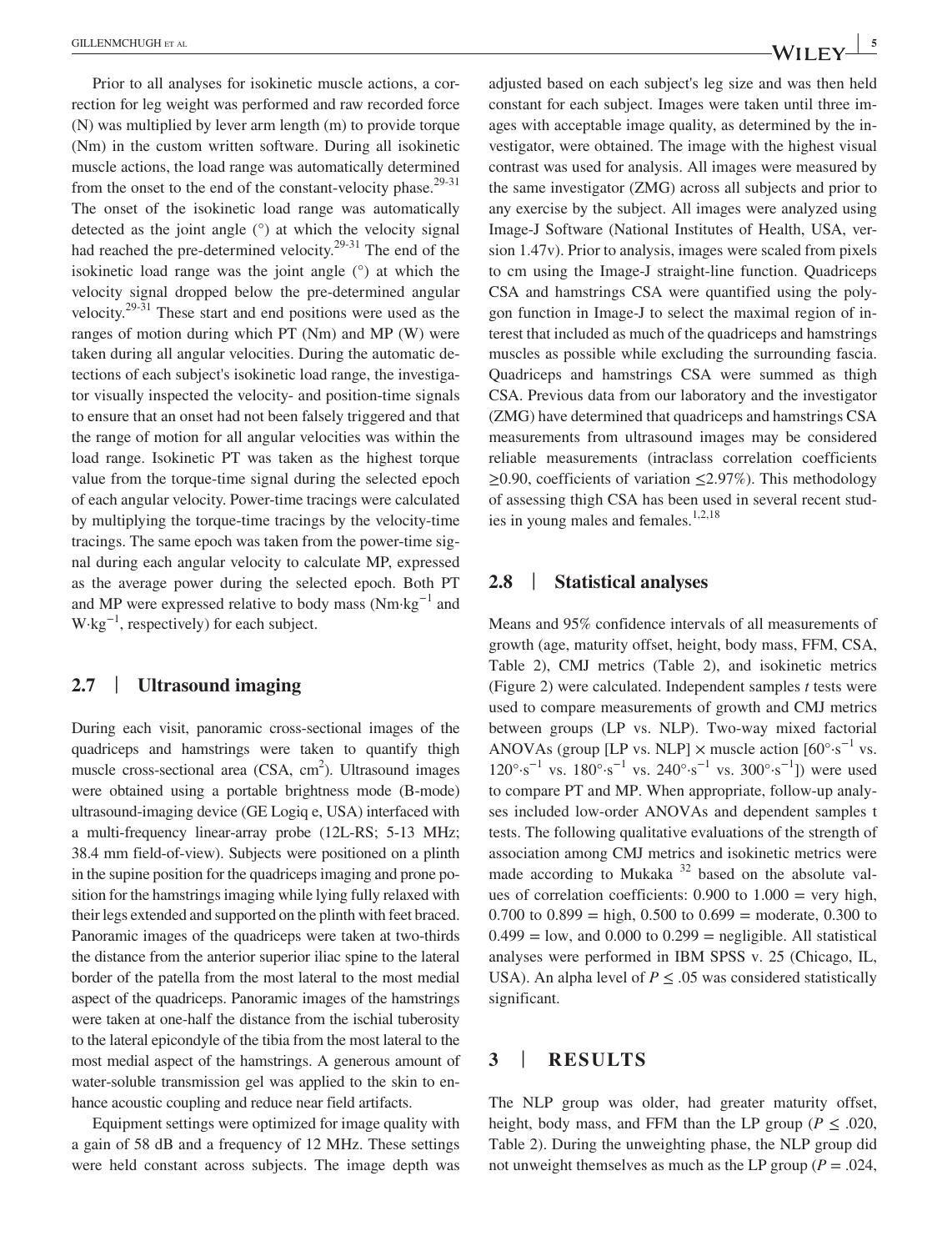| <b>Metric</b>                                            | Peak force at<br>low position<br>$(n = 16)$ | Peak force not at<br>low position<br>$(n = 23)$ | $\boldsymbol{P}$<br>value |
|----------------------------------------------------------|---------------------------------------------|-------------------------------------------------|---------------------------|
| Age(y)                                                   | $11.6 \pm 0.9$                              | $13.2 \pm 0.8$                                  | .010                      |
| Maturity offset (y)                                      | $-1.4 \pm 0.8$                              | $0.2 \pm 0.7$                                   | .005                      |
| Height (cm)                                              | $150.9 \pm 6.5$                             | $160.0 \pm 4.7$                                 | .020                      |
| <b>Body mass (kg)</b>                                    | $44.9 \pm 5.8$                              | $58.0 \pm 7.5$                                  | .011                      |
| Fat-free mass (kg)                                       | $35.4 \pm 4.2$                              | $44.7 \pm 5.3$                                  | .012                      |
| Thigh muscle cross-sectional area $\text{(cm}^2\text{)}$ | $62.5 \pm 7.7$                              | $72.9 \pm 8.5$                                  | .080                      |
| Unweighting phase                                        |                                             |                                                 |                           |
| Duration (s)                                             | $0.28 \pm 0.03$                             | $0.30 \pm 0.02$                                 | .222                      |
| Low force (%BW)                                          | $28 \pm 8$                                  | $40 \pm 7$                                      | .024                      |
| Braking phase                                            |                                             |                                                 |                           |
| Duration (s)                                             | $0.18 \pm 0.03$                             | $0.21 \pm 0.03$                                 | .210                      |
| Countermovement depth (m)                                | $0.26 \pm 0.04$                             | $0.26 \pm 0.05$                                 | .981                      |
| Peak braking power $(W \cdot kg^{-1})$                   | $5.42 \pm 1.28$                             | $4.08 \pm 1.00$                                 | .085                      |
| Force at low position (%BW)                              | $237 \pm 24$                                | $209 \pm 18$                                    | .049                      |
| Braking RFD $(\%BW \cdot s^{-1})$                        | $538 \pm 125$                               | $383 \pm 81$                                    | .043                      |
| Eccentric force (%BW)                                    | $213 \pm 33$                                | $169 \pm 22$                                    | .017                      |
| Eccentric stiffness $(N \cdot m^{-1})$                   | $4151 \pm 1453$                             | $4108 \pm 1015$                                 | .958                      |
| Propulsive phase                                         |                                             |                                                 |                           |
| Duration (s)                                             | $0.27 \pm 0.03$                             | $0.29 \pm 0.06$                                 | .768                      |
| Peak propulsive power $(W \cdot kg^{-1})$                | $39.91 \pm 4.19$                            | $44.02 \pm 6.05$                                | .295                      |
| Mean propulsive force (%BW)                              | $172 \pm 9$                                 | $182 \pm 11$                                    | .146                      |
| Performance metrics                                      |                                             |                                                 |                           |
| Jump height (m)                                          | $0.19 \pm 0.02$                             | $0.23 \pm 0.03$                                 | .073                      |
| <b>RSI</b>                                               | $0.55 \pm 0.07$                             | $0.55 \pm 0.05$                                 | .994                      |

**TABLE 2** Means  $\pm$  95% confidence intervals for measurements of growth and countermovement jump metrics between jumps in which peak force occurred at the low position versus jumps in which peak force did not occur at the low position

*Note:* Bold and italicized values indicate a statistically significant difference between groups ( $P \le 0.05$ ).

Abbreviations: BW, body weight (N); RFD, rate of force development; RSI, reactive strength index.

Table 2). During the braking phase, the LP group had greater force at the low position, braking RFD, and eccentric force than the NLP group ( $P \leq .050$ , Table 2). There were no differences for propulsive or performance metrics between groups ( $P \geq .073$ , Table 2).

There was a main effect for PT and MP, such that the NLP group had greater PT and MP than the LP group collapsed across velocity ( $P \leq .046$ , Figure 2). For PT, there was a main effect such that PT decreased systematically from 60-300°·s−1 collapsed across group (*P* ≤ .009, Figure 2A). For MP, there was a main effect such that MP increased to 240°⋅s<sup>-1</sup> (*P* < .001), then decreased from 240-300°⋅s<sup>-1</sup> collapsed across group ( $P < .001$ , Figure 2B).

Relationships between CMJ metrics and isokinetic metrics for the LP and NLP groups are presented in Tables 3 and 4, respectively. For the LP group, none of the 9 unweighting/ braking phase metrics, 3 propulsive phase metrics, or 2 performance metrics were correlated with isokinetic PT at any of the 5 speeds ( $|r| = 0.002 - 0.404$ , Table 3). In contrast, for the NLP

group 3 of 9 unweighting/braking phase metrics, 2 of 3 propulsive phase metrics, and 2 of 2 performance metrics exhibited low to high correlations with isokinetic PT at all 5 velocities  $(r = 0.462 - 0.826,$  Table 4). Similar relationships were seen between CMJ metrics and isokinetic MP. For the LP group, only 3 jump metrics exhibited moderate relationships with isokinetic MP at  $60^{\circ} \cdot s^{-1}$ ,  $120^{\circ} \cdot s^{-1}$ ,  $240^{\circ} \cdot s^{-1}$ , and  $300^{\circ} \cdot s^{-1}$  (|r|  $= 0.541 - 0.598$ , Table 3). In contrast, for the NLP group, 3 of 9 unweighting/braking phase metrics, 2 of 3 propulsive phase metrics, and 2 of 2 performance metrics exhibited low to high correlations with isokinetic MP at all 5 velocities  $(r = 0.421$ 0.743, Table 4). Of note, all correlations were strongest at the 2 highest isokinetic velocities ( $|r| = 0.418 - 0.826$ , Tables 3 and 4).

### **4** | **DISCUSSION**

To our knowledge, this is the first study to quantify unweighting phase, braking phase, propulsive phase, and performance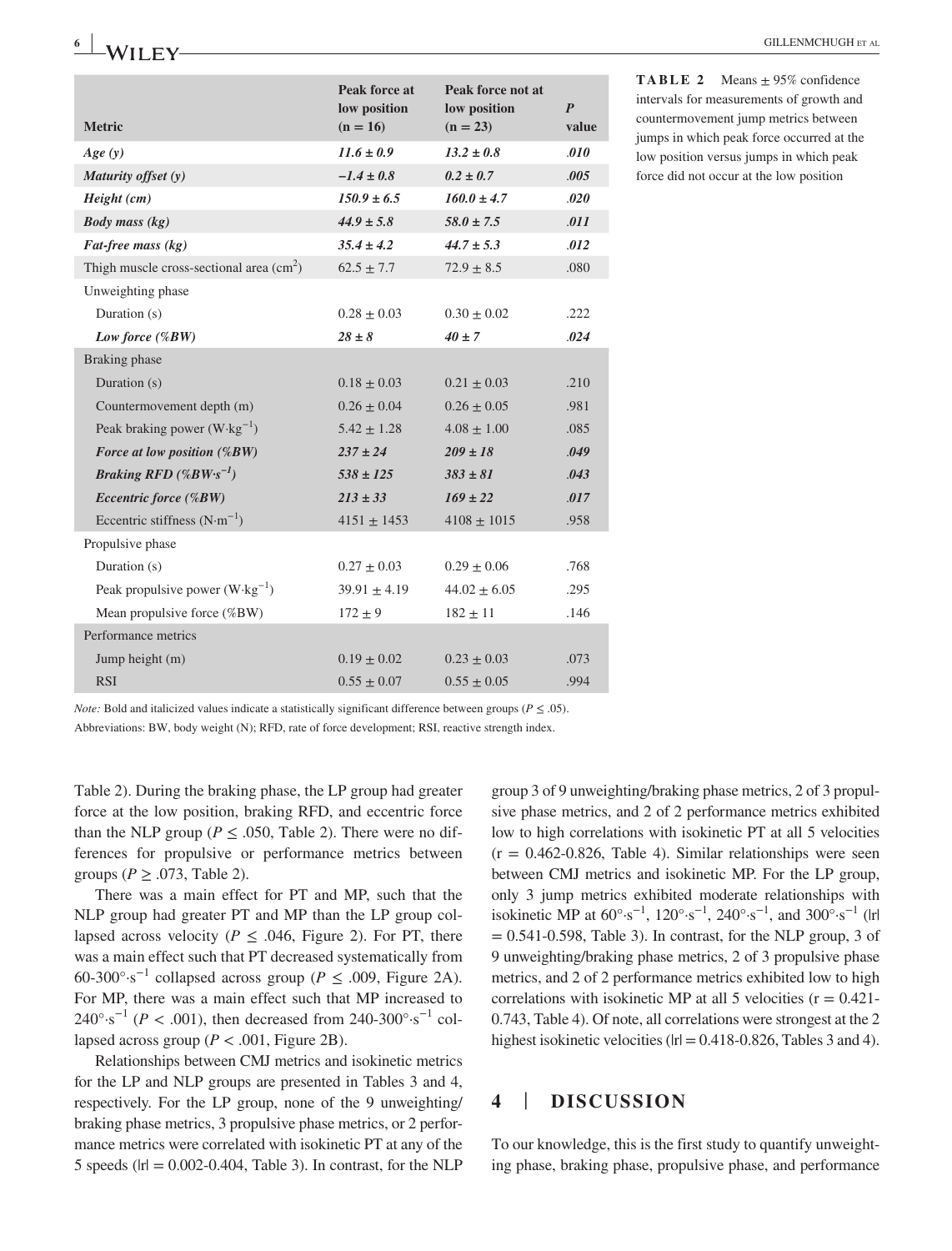

**FIGURE 2** Means  $\pm$  95% confidence intervals for A) peak torque and B) mean power across isokinetic angular velocities for the groups in which countermovement jump peak force occurred at the low position (LP) and did not occur at the low position (NLP). \* Indicates NLP was greater than LP collapsed across velocity, † indicates systematic decreases across velocity collapsed across group, ‡ indicates greater than 60°·s−1 collapsed across group, ¥ indicates greater than  $120^{\circ} \cdot s^{-1}$  collapsed across group, § indicates greater than 180°·s−1 collapsed across group, \$ indicates greater than 300°·s−1 collapsed across group ( $P \leq .05$ )

metrics during CMJs in youth athletes. The primary results of this study demonstrated that 16 of 39 subjects achieved peak force at the low position of the countermovement, while 23 of 39 subjects achieved peak force after the low position of the countermovement. Furthermore, although the NLP group was older and had greater maturity offset, height, weight, and FFM than the LP group, they exhibited less efficient CMJ metrics (Table 2). Specifically, the LP group had greater unweighting, force at the low position, braking RFD, and eccentric force than the NLP group (Table 2). Interestingly, the NLP group exhibited greater isokinetic PT and MP (Figure 2) but this did not translate into higher jumps or greater force or power during the jumps. Furthermore, isokinetic knee extension PT and MP exhibited stronger correlations with CMJ force and power in the NLP group versus the LP group (Tables 3 and 4). This may reflect less efficient elastic energy storage/utilization and greater reliance on concentric strength during the propulsive phase of the CMJ for the NLP group. Thus, the present study provides novel information in youth athletes indicating that peak force coinciding with the low position of the CMJ may reflect a more biomechanically efficient jump.

Several studies<sup>4,8,10,15,33-37</sup> have suggested that greater unweighting may lead to more efficient braking phase, propulsive phase, and performance metrics during CMJs. Recently, in NCAA Division I athletes, McHugh et  $al<sup>4</sup>$  reported that subjects unweighted themselves to 19% of their body weight when peak force coincided with the low position of the countermovement compared to only 32% of body weight when peak force did not coincide with the low position of the countermovement. Similarly, in female children, Floría et al<sup>15</sup> demonstrated that high-performing jumpers had a peak force that coincided with the low position and greater unweighting at the initiation of the CMJ ( $\approx 60\%$  versus 70%). In the present study, the LP group unweighted themselves to 28% of body weight compared to only 40% for the NLP group (Table 2). Furthermore, similar to McHugh et  $al<sup>4</sup>$  and Floría et  $al<sup>15</sup>$  in the present study there were no differences in countermovement depth, despite significant differences in unweighting. In conjunction with previous studies,  $4,15$  it is possible that the ability to unweight oneself at the beginning of the CMJ is more important than the depth of the countermovement itself. Thus, in youth athletes, peak force coinciding with the low position of the countermovement may reflect greater unweighting, which should improve metrics during the subsequent phases of the CMJ.

Mathematically, the greater the unweighting of a given mass, the greater the force necessary during the subsequent braking phase to reach the velocity needed for propulsion. $38,39$  Indeed, in the present study the LP group exhibited greater force at the low position, braking RFD, and eccentric force (Table 2) than the NLP group, which is in agreement with previous findings in adults<sup>4</sup> and female children.<sup>15</sup> Interestingly, the LP and NLP group had similar eccentric stiffness, jump height, and RSI, which contrasts the recent findings of McHugh et  $al<sup>4</sup>$  which showed that LP jumps exhibited greater eccentric stiffness, jump height, and RSI. As stated by McHugh et al,<sup>4</sup> "the countermovement has been modeled as a spring, with eccentric stiffness analogous to compressing the spring." Thus, the greater unweighting, and subsequent braking phase forces, should compress the "spring" to a greater degree for the LP group, which was not the case in the present study. Previous studies $40,41$  have demonstrated strong relationships between passive musculotendinous stiffness and muscle CSA. Thus, it is possible the lack of differences in CSA between the LP and NLP groups may account for the lack of differences in eccentric stiffness (Table 2), which suggests underlying factors other than muscle size may cause differences in unweighting and braking phase forces, although further research is necessary.

It is possible that the sudden growth the NLP group is experiencing may negatively influence execution of the CMJ. The NLP group was approximately 13 –years old and at their age of peak height velocity (growth spurt), which has been suggested as a time during which youth may have "adolescent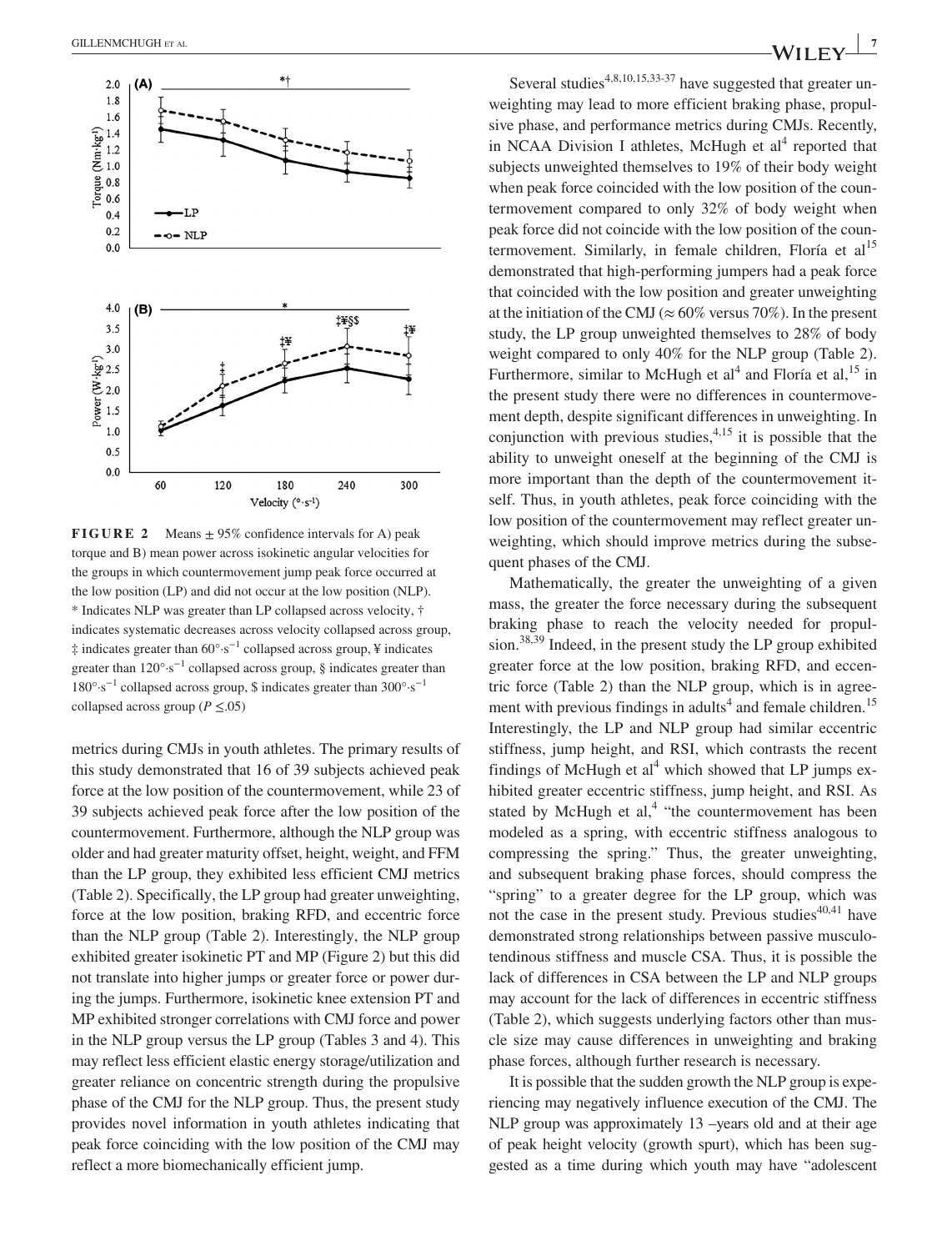awkwardness" during physical activity.<sup>42</sup> In fact, Read et al<sup>42</sup> reported a slight reduction in hopping performance from age 12 to 13 years, which subsequently improved from ages 14 to 18 years. The authors suggested this phenomenon may be due to a stage of "adolescent awkwardness" during which motor control patterns are compromised. Thus, in the present study the older, more mature NLP group may be in a period of "adolescent awkwardness" during which they have an inhibited ability of the nervous system to coordinate a biomechanically efficient CMJ. Additionally, changes in the force-length properties of skeletal muscle and musculotendinous stiffness occur during growth and development, which may alter the technical execution of the CMJ, although future studies are needed to gain a further understanding. Interestingly, despite the more efficient unweighting and braking phase metrics of the LP group, both groups had similar propulsive and performance metrics, and the NLP group was stronger and exhibited stronger relationships between isokinetic PT, MP, and CMJ metrics.

Several studies have reported significant relationships between isokinetic strength, power, and CMJ metrics in adults $43-46$ and children.<sup>16-18</sup> Most recently, Gillen et al<sup>18</sup> found that normalized isokinetic PT consistently predicted, with moderate to high relationships, CMJ power and jump height. Similarly, in adolescent females $^{16}$  and preadolescent males $^{17}$  previous studies have reported significant relationships between isokinetic strength, CMJ propulsive power, and jump height. However, these studies did not specifically examine the force-time curves to determine where peak force occurred relative to the low position of the countermovement. Thus, the separation of youth athletes into LP and NLP groups in the present study provides unique insights into the relationship between isokinetic PT, MP, and CMJ metrics not reported previously. In the present study, the NLP group exhibited low to high relationships between 3 of 9 unweighting/braking phase metrics, 2 of 3 propulsive phase metrics, and 2 of 2 performance metrics and isokinetic PT and MP (Table 4). In contrast, the LP group exhibited very few

relationships between CMJ metrics and isokinetic PT and MP despite more efficient unweighting and braking phase metrics (Table 3). It is possible that the NLP group achieved greater isokinetic PT and MP due to growth and development-related differences, despite no differences for CMJ propulsive and performance metrics. Thus, the greater isokinetic strength and power of the NLP group, more efficient unweighting and braking phase metrics of the LP group, and similar CMJ propulsive and performance metrics between groups may suggest that the NLP group may have been more reliant on concentric force production for CMJ propulsion, while the LP group may have been more reliant on elastic energy storage/utilization.

A recent study by Boullosa et  $al<sup>47</sup>$  suggested that a high relationship between eccentric force or the force at the low position and concentric power may reflect greater elastic energy storage and utilization. This is in contrast with the hypothesis proposed in the present study as one would expect a high relationship between eccentric force or force at the low position and isokinetic strength/power if indeed differences in elastic energy storage and utilization were present. Therefore, the fewer relationships between jump metrics and concentric, isokinetic PT and MP may not necessarily reflect differences in elastic energy utilization in children, though further research is needed to understand these unique findings. Thus, although CMJ profiles that fit a more LP profile have been hypothesized to reflect differences in elastic energy utilization in adults, $4$  the same may necessarily not be true in children. This highlights the importance of further research using these CMJ analysis techniques in adults and children to better understand the underlying physiological mechanisms leading to more efficient CMJ profiles.

In conclusion, based on the results of the present study, in conjunction with previous studies,  $4,15$  CMJs in which peak force coincides with the low position of the countermovement may reflect more biomechanically efficient jumps than CMJs in which peak force does not coincide

**TABLE 3** Pearson product moment correlation coefficients for the relationships between countermovement jump and isokinetic metrics for jumps in which peak force occurred at the low position

|                                 | Unweighting<br><b>Phase Duration</b> | Low<br>Force | <b>Braking</b><br>Phase<br>Duration | <b>CM</b><br>Depth | <b>Braking</b><br>Power | Force at<br>Low<br>Position | <b>Braking</b><br>RFD | Eccentric<br>Force | Eccentric<br>Stiffness | Propulsive<br>Phase<br>Duration | Propulsive<br>Power | Mean<br>Propulsive<br>Force | JH        | <b>RSI</b> |
|---------------------------------|--------------------------------------|--------------|-------------------------------------|--------------------|-------------------------|-----------------------------|-----------------------|--------------------|------------------------|---------------------------------|---------------------|-----------------------------|-----------|------------|
| $60^\circ \cdot s^{-1}$ PT      | 0.016                                | 0.162        | 0.491                               | 0.358              | 0.002                   | 0.024                       | $-0.325$              | 0.036              | $-0.212$               | 0.374                           | $-0.195$            | $-0.188$                    | 0.362     | $-0.191$   |
| $120^\circ \cdot s^{-1}$ PT     | $-0.059$                             | $-0.123$     | 0.277                               | 0.029              | 0.229                   | $-0.057$                    | $-0.249$              | $-0.024$           | $-0.031$               | 0.126                           | 0.069               | 0.102                       | 0.457     | 0.034      |
| $180^\circ \cdot s^{-1}$ PT     | $-0.041$                             | 0.162        | $-0.080$                            | $-0.243$           | 0.253                   | $-0.119$                    | $-0.101$              | $-0.172$           | 0.249                  | $-0.158$                        | 0.093               | 0.356                       | 0.391     | 0.201      |
| $240^\circ \cdot s^{-1}$ PT     | 0.121                                | 0.150        | 0.090                               | $-0.144$           | 0.332                   | $-0.143$                    | $-0.221$              | $-0.200$           | 0.080                  | $-0.110$                        | 0.154               | 0.195                       | 0.304     | 0.021      |
| $300^\circ \cdot s^{-1}$ PT     | 0.016                                | 0.316        | 0.064                               | $-0.050$           | 0.202                   | 0.108                       | $-0.069$              | 0.015              | 0.116                  | $-0.077$                        | 0.133               | 0.270                       | 0.404     | 0.089      |
| $60^{\circ}$ s <sup>-1</sup> MP | 0.072                                | $-0.228$     | 0.467                               | 0.189              | 0.297                   | 0.228                       | $-0.160$              | 0.324              | $-0.268$               | $0.541^a$                       | $-0.186$            | $-0.342$                    | 0.201     | $-0.312$   |
| $120^\circ \text{ s}^{-1}$ MP   | $-0.133$                             | $-0.313$     | 0.283                               | 0.124              | 0.107                   | 0.044                       | $-0.236$              | 0.140              | $-0.162$               | 0.304                           | $-0.022$            | 0.024                       | $0.586^a$ | 0.002      |
| $180^\circ \cdot s^{-1}$ MP     | 0.049                                | $-0.132$     | $-0.104$                            | $-0.281$           | 0.431                   | 0.166                       | 0.053                 | 0.173              | 0.200                  | 0.021                           | 0.152               | 0.272                       | 0.473     | 0.135      |
| $240^\circ \cdot s^{-1}$ MP     | 0.235                                | $-0.018$     | 0.064                               | $-0.275$           | $0.598^{\rm a}$         | 0.027                       | $-0.096$              | $-0.004$           | 0.156                  | $-0.051$                        | 0.203               | 0.108                       | 0.188     | $-0.076$   |
| $300^\circ \cdot s^{-1}$ MP     | 0.270                                | 0.136        | 0.050                               | $-0.275$           | $0.574^a$               | 0.079                       | $-0.021$              | 0.010              | 0.269                  | $-0.102$                        | 0.232               | 0.135                       | 0.129     | $-0.063$   |

*Note:* Highlight represents moderate positive relationship.

Abbreviations: CM, countermovement; JH, jump height; MP, mean power; PT, peak torque; RFD, rate of force development; RSI, reactive strength index. <sup>a</sup>Indicates a statistically significant relationship ( $P \leq .05$ ).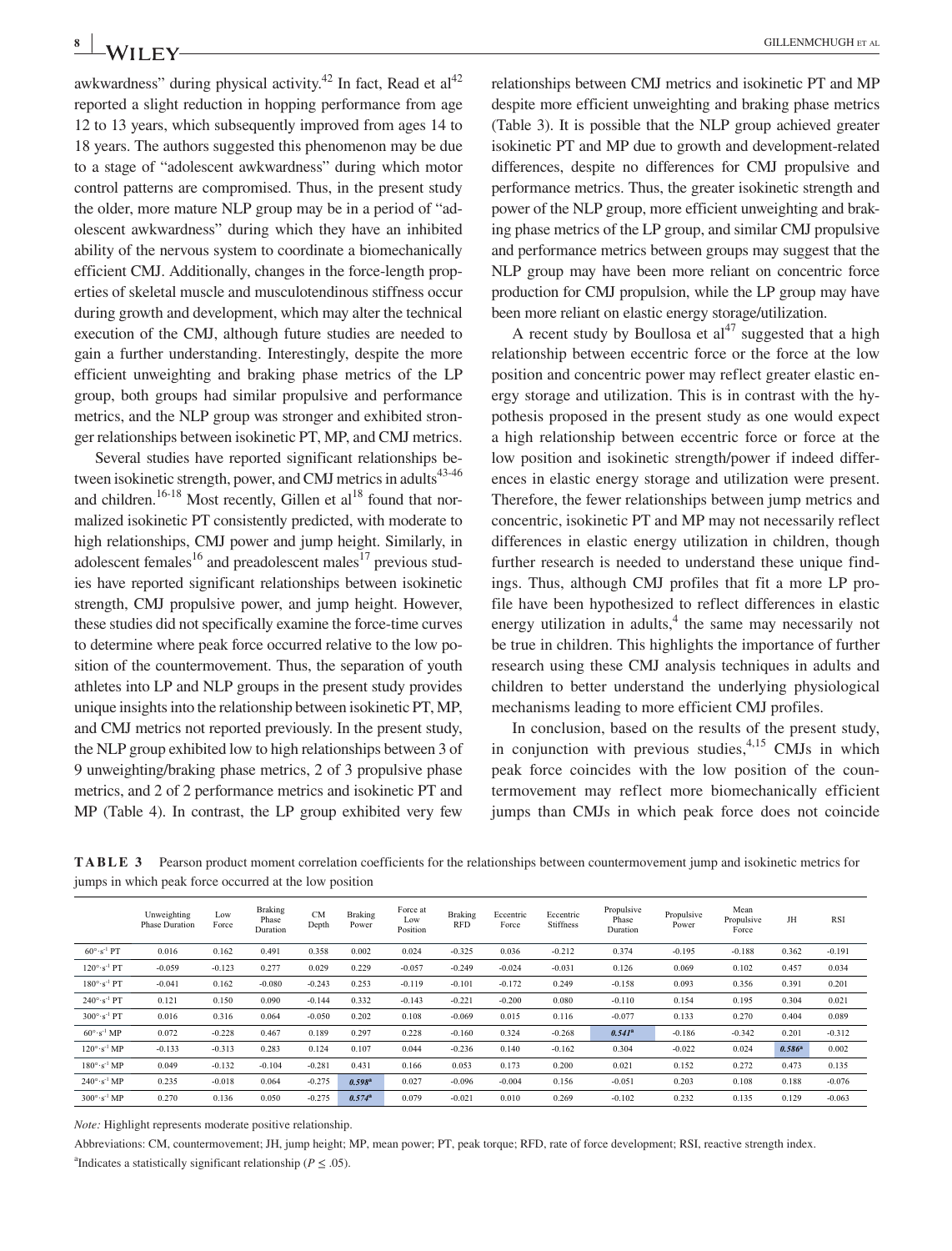|                                                                                                                                                                                                                                 | Unweighting<br><b>Phase Duration</b> | Low<br>Force | Braking<br>Phase<br>Duration | <b>CM</b><br>Depth | <b>Braking</b><br>Power | Force at<br>Low<br>Position | Braking<br><b>RFD</b> | Eccentric<br>Force | Eccentric<br><b>Stiffness</b> | Propulsive<br><b>Phase Duration</b> | Propulsive<br>Power | Mean<br>Propulsive<br>Force | JH                 | <b>RSI</b>           |
|---------------------------------------------------------------------------------------------------------------------------------------------------------------------------------------------------------------------------------|--------------------------------------|--------------|------------------------------|--------------------|-------------------------|-----------------------------|-----------------------|--------------------|-------------------------------|-------------------------------------|---------------------|-----------------------------|--------------------|----------------------|
| $60^\circ \cdot s^{-1}$ PT                                                                                                                                                                                                      | 0.109                                | $-0.212$     | $-0.367$                     | $-0.207$           | 0.047                   | 0.569a                      | $0.524^{a}$           | $0.538^{a}$        | 0.371                         | $-0.455^a$                          | $0.561^a$           | $0.662^a$                   | 0.569a             | $0.624^a$            |
| $120^\circ \cdot s^{-1}$ PT                                                                                                                                                                                                     | 0.386                                | $-0.180$     | $-0.363$                     | $-0.120$           | 0.054                   | 0.619a                      | $0.547^a$             | $0.566^a$          | 0.285                         | $-0.405$                            | $0.486^a$           | $0.690^{\rm a}$             | $0.760^a$          | $0.654^{\rm a}$      |
| $180^\circ \cdot s^{-1}$ PT                                                                                                                                                                                                     | 0.233                                | $-0.284$     | $-0.389$                     | $-0.064$           | 0.044                   | $0.694^a$                   | $0.625^a$             | $0.663^a$          | 0.352                         | $-0.484$ <sup>a</sup>               | $0.565^{\rm a}$     | $0.721^a$                   | $0.690^{\rm a}$    | $0.697$ <sup>a</sup> |
| $240^\circ \cdot s^{-1}$ PT                                                                                                                                                                                                     | 0.207                                | $-0.434a$    | $-0.390$                     |                    | 0.040<br>0.21           | 0.662 <sup>a</sup>          | $0.582^{a}$           | $0.686^{\rm a}$    | 0.299                         | $-0.477$ <sup>a</sup>               | 0.509a              | $0.751^a$                   | $0.826^a$          | $0.758^{\rm a}$      |
| $300^\circ \cdot s^{-1}$ PT                                                                                                                                                                                                     | 0.291                                | $-0.393$     | $-0.418^a$                   | $-0.020$           | 0.168                   | $0.588^{a}$                 | $0.559^{a}$           | $0.610^a$          | 0.306                         | $-0.388$                            | $0.462^a$           | $0.672$ <sup>a</sup>        | 0.807 <sup>a</sup> | $0.708^a$            |
| $60^{\circ}$ s <sup>-1</sup> MP                                                                                                                                                                                                 | 0.273                                | $-0.186$     | $-0.523$ <sup>a</sup>        | $-0.267$           | 0.094                   | 0.439 <sup>a</sup>          | $0.501^a$             | $0.422^a$          | 0.272                         | $-0.450^a$                          | $0.531^{a}$         | $0.624^a$                   | $0.516^a$          | $0.584^{a}$          |
| $120^\circ \cdot s^{-1}$ MP                                                                                                                                                                                                     | $0.517^{a}$                          | $-0.114$     | $-0.400$                     | $-0.079$           | 0.047                   | $0.468^a$                   | $0.481^a$             | $0.421^a$          | 0.068                         | $-0.364$                            | $0.502^a$           | $0.644^a$                   | $0.679^{a}$        | $0.564^a$            |
| $180^\circ \cdot s^{-1}$ MP                                                                                                                                                                                                     | $0.438^{a}$                          | $-0.160$     | $-0.389$                     | 0.020              | 0.058                   | $0.540^a$                   | $0.513^{a}$           | $0.495^{\rm a}$    | 0.185                         | $-0.490$ <sup>a</sup>               | $0.494^a$           | $0.671^a$                   | 0.679a             | $0.608^{\rm a}$      |
| $240^\circ \cdot s^{-1}$ MP                                                                                                                                                                                                     | 0.384                                | $-0.247$     | $-0.441$ <sup>a</sup>        | $-0.048$           | 0.081                   | $0.531^{a}$                 | 0.533 <sup>a</sup>    | $0.515^a$          | 0.177                         | $-0.472$ <sup>a</sup>               | $0.518^{\rm a}$     | $0.705^a$                   | $0.720^a$          | $0.672^a$            |
| $300^\circ \cdot s^{-1}$ MP                                                                                                                                                                                                     | 0.390                                | $-0.236$     | $-0.455^a$                   | $-0.008$           | 0.121                   | $0.561^a$                   | $0.545^{\rm a}$       | 0.537 <sup>a</sup> | 0.228                         | $-0.456^a$                          | $0.504^a$           | $0.708^a$                   | $0.743^a$          | $0.678^{\rm a}$      |
| $CM$ = countermovement, RFD = rate of force development, JH = jump height, RSI = reactive strength index, PT = peak torque, MP = mean power. <sup>a</sup> Indicates a statistically significant relationsh ip ( $p \le 0.05$ ). |                                      |              |                              |                    |                         |                             |                       |                    |                               |                                     |                     |                             |                    |                      |

*High positive relationship*, *moderate positive relationship*, *low positive relationship*, *moderate negative relationship*, *low negative relationship*.

with the low position of the countermovement. Specifically, in the present study the LP group had more efficient unweighting and braking phase metrics than the NLP group, despite being younger and having lower isokinetic PT and MP. Furthermore, there were no differences in propulsive phase or performance metrics, despite the more efficient unweighting and braking phase metrics of the LP group. It is possible that the NLP group may have been more reliant on concentric force production during the CMJ, as evidenced by stronger relationships between isokinetic PT, MP, and CMJ metrics for the NLP group. Thus, despite being younger and having lower isokinetic strength and power, the LP group achieved a more efficient CMJ profile than the NLP group and did not have inferior jump performances.

### **5** | **PERSPECTIVES**

Understanding where peak force occurs relative to the low position may provide practitioners guidance on appropriate training modalities. Specifically, for LP athletes it may be advantageous to focus on strength training, while for NLP athletes, it may be more advantageous to focus on jump technique and plyometric training. Due to the popularity and validity of CMJs in measuring lower-body force and power production, future researchers may wish to analyze hip to knee to ankle sequencing with regard to joint velocities, moments, and power during CMJs as this may provide further insights regarding the biomechanical efficiency of certain force profiles during CMJs. Further research using similar CMJ analysis techniques, while including kinetic and kinematic data, may provide unique insights into the influence of growth and development on force production and biomechanical efficiency during vertical jumps. Future studies should also assess the possible influence the stage of "adolescent awkwardness" may have on the ability or the nervous system to coordinate a biomechanically efficient CMJ.

#### **ACKNOWLEDGEMENTS**

Efforts for this study were funded, in part, by the University of Nebraska Agriculture Research Division with funds provided by the Hatch Act (Agency: US Department of Agriculture, National Institute of Food and Agriculture; Accession No: 1000080; Project No: NEB-36-078) and a grant from Abbott Nutrition, Columbus, OH. We would also like to acknowledge and thank Nicholas Bohannon and Sydney Gibson for their assistance in collecting the data.

#### **CONFLICT OF INTEREST**

The authors declare no conflict of interest.

#### **DATA AVAILABILITY STATEMENT**

The data that support the findings of this study are available from the corresponding author upon reasonable request.

#### **ORCID**

Zachary *M. Gillen* **[https://orcid.](https://orcid.org/0000-0001-7976-6161)** [org/0000-0001-7976-6161](https://orcid.org/0000-0001-7976-6161) *Malachy P. McHugh* **[https://orcid.](https://orcid.org/0000-0002-8371-8151)** [org/0000-0002-8371-8151](https://orcid.org/0000-0002-8371-8151) *Joel T. Cramer* **b** <https://orcid.org/0000-0002-5270-9359>

#### **REFERENCES**

- 1. Gillen ZM, Jahn LE, Shoemaker ME, et al. Effects of eccentric preloading on concentric vertical jump performance in youth athletes. *J Appl Biomech*. 2019;35(5):327-335. [https://doi.org/10.1123/](https://doi.org/10.1123/jab.2018-0340) [jab.2018-0340](https://doi.org/10.1123/jab.2018-0340)
- 2. Gillen ZM, Shoemaker ME, McKay BD, Bohannon NA, Gibson SM, Cramer JT. Influences of the stretch-shortening cycle and arm swing on vertical jump performance in children and adolescents. *J Strength Cond Res*. 2020; Publish ahead of print. [https://doi.](https://doi.org/10.1519/JSC.0000000000003647) [org/10.1519/JSC.0000000000003647](https://doi.org/10.1519/JSC.0000000000003647)
- 3. Heishman AD, Daub BD, Miller RM, Freitas EDS, Frantz BA, Bemben MG. Countermovement jump reliability performed with and without an arm swing in NCAA division 1 intercollegiate basketball players. *J Strength Cond Res*. 2020;34(2):546-558. [https://](https://doi.org/10.1519/JSC.0000000000002812) [doi.org/10.1519/JSC.0000000000002812](https://doi.org/10.1519/JSC.0000000000002812)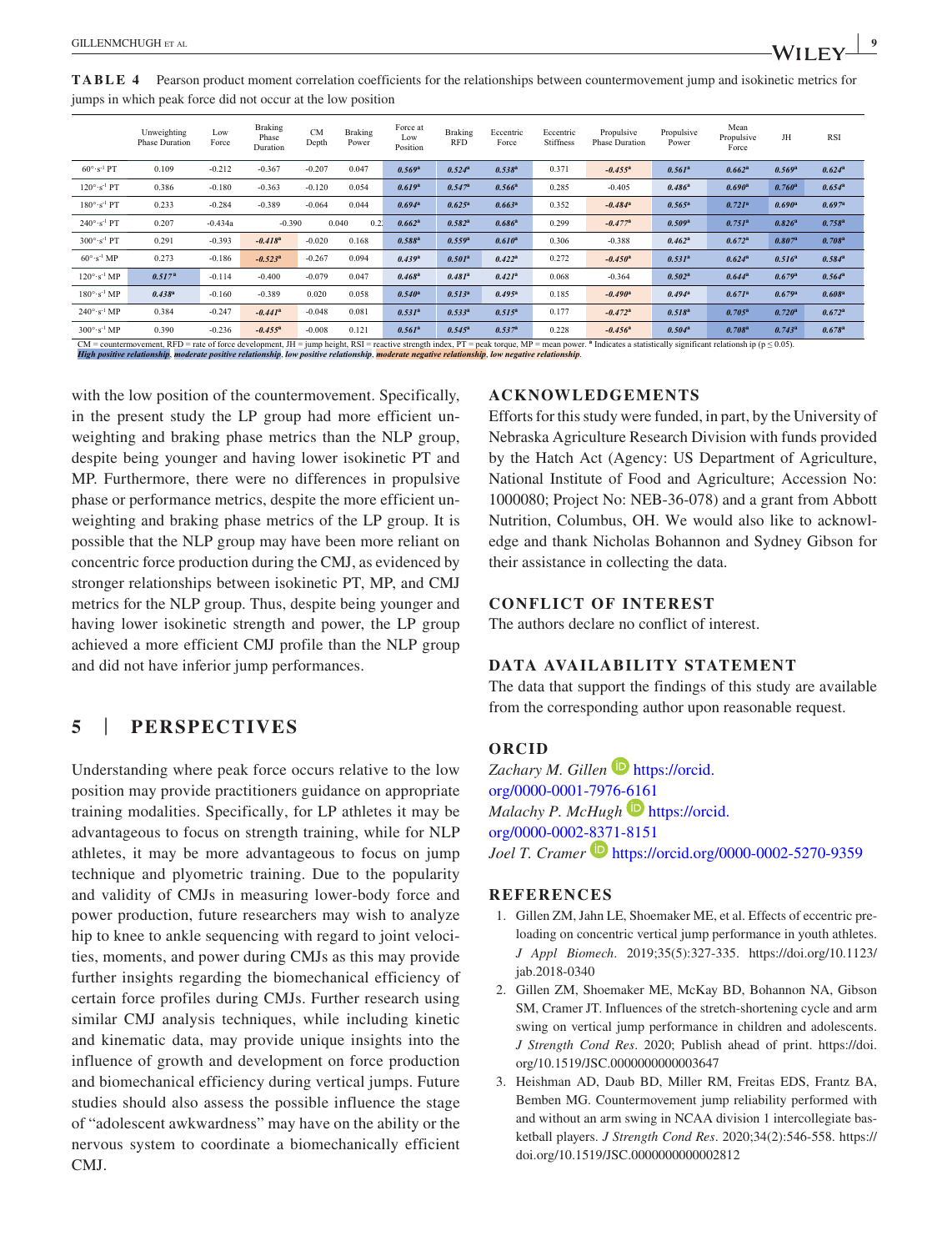## **10 i b c CILLENMCHUGH** et a

- 4. McHugh MP, Hickok M, Cohen JA, Virgile A, Connolly DAJ. Is there a biomechanically efficient vertical ground reaction force profile for countermovement jumps? *Transl Sports Med*. 2020;00:1-9. <https://doi.org/10.1002/tsm2.200>
- 5. Aboodarda SJ, Yusof A, Abu Osman NA, Thompson MW, Mokhtar AH. Enhanced performance with elastic resistance during the eccentric phase of a countermovement jump. *Int J Sports Physiol Perform*. 2013;8(2):181-187.<https://doi.org/10.1123/ijspp.8.2.181>
- 6. Harper DJ, Cohen DD, Carling C, Kiely J. Can countermovement jump neuromuscular performance qualities differentiate maximal horizontal deceleration ability in team sport athletes? *Sports (Basel)*. 2020;8(6):76. <https://doi.org/10.3390/sports8060076>
- 7. Heishman A, Daub B, Miller R, Brown B, Freitas E, Bemben M. Countermovement jump inter-limb asymmetries in collegiate basketball players. *Sports (Basel)*. 2019;7(5):103. [https://doi.](https://doi.org/10.3390/sports7050103) [org/10.3390/sports7050103](https://doi.org/10.3390/sports7050103)
- 8. McHugh MP, Clifford T, Abbott W, et al. Countermovement jump recovery in professional soccer players using an inertial sensor. *Int J Sports Physiol Perform*. 2019;14(1):9-15. [https://doi.org/10.1123/](https://doi.org/10.1123/ijspp.2018-0131) [ijspp.2018-0131](https://doi.org/10.1123/ijspp.2018-0131)
- 9. Pinto BL, McGill SM. Voluntary muscle relaxation can mitigate fatigue and improve countermovement jump performance. *J Strength Cond Res*. 2020;34(6):1525-1529. [https://doi.org/10.1519/](https://doi.org/10.1519/JSC.0000000000003326) [JSC.0000000000003326](https://doi.org/10.1519/JSC.0000000000003326)
- 10. Barker L, Harry J, Mercer J. Relationships between countermovement jump ground reaction forces and jump height, reactive strength index, and jump time. *J Strength Cond Res*. 2018;32(1):248-254. <https://doi.org/10.1519/JSC.0000000000002160>
- 11. Bobbert M, Huijing P, van Ingen SG. Drop jumping. I. The influence of jumping technique on the biomechanics of jumping. *Med Sci Sports Exerc*. 1987;19(4):332-338. [https://doi.org/10.1249/00005](https://doi.org/10.1249/00005768-198708000-00003) [768-198708000-00003](https://doi.org/10.1249/00005768-198708000-00003)
- 12. Bobbert M, Casius L. Is the effect of a countermovement on jump height due to active state development? *Med Sci Sports Exerc*. 2005;37(3):440-446. [https://doi.org/10.1249/01.MSS.00001](https://doi.org/10.1249/01.MSS.0000155389.34538.97) [55389.34538.97](https://doi.org/10.1249/01.MSS.0000155389.34538.97)
- 13. Mina MA, Blazevich AJ, Tsatalas T, Giakas G, Seitz LB, Kay AD. Variable, but not free-weight, resistance back squat exercise potentiates jump performance following a comprehensive task-specific warm-up. *Scand J Med Sci Sports*. 2019;29(3):380-392. [https://doi.](https://doi.org/10.1111/sms.13341) [org/10.1111/sms.13341](https://doi.org/10.1111/sms.13341)
- 14. Struzik A, Zawadzki J. Leg stiffness during phases of countermovement and take-off in vertical jump. *Acta Bioeng Biomech*. 2013;15(2):113-118.
- 15. Floría P, Harrison AJ. Ground reaction force differences in the countermovement jump in girls with different levels of performance. *Res Q Exerc Sport*. 2013;84(3):329-335. [https://doi.](https://doi.org/10.1080/02701367.2013.813896) [org/10.1080/02701367.2013.813896](https://doi.org/10.1080/02701367.2013.813896)
- 16. Rouis M, Coudrat L, Jaafar H, et al. Assessment of isokinetic knee strength in elite young female basketball players: correlation with vertical jump. *J Sports Med Phys Fitness*. 2015;55(12):1502-1508.
- 17. McKinlay BJ, Wallace PJ, Dotan R, et al. Isometric and dynamic strength and neuromuscular attributes as predictors of vertical jump performance in 11- to 13-year-old male athletes. *Appl Physiol Nutr Metab*. 2017;42(9):924-930. <https://doi.org/10.1139/apnm-2017-0111>
- 18. Gillen ZM, Shoemaker ME, McKay BD, Bohannon NA, Gibson SM, Cramer JT. Leg extension strength, explosive strength, muscle activation, and growth as predictors of vertical jump performance in youth athletes. *J Sci Sport Exerc*. 2020;2(4):336-348. [https://doi.](https://doi.org/10.1007/s42978-020-00067-0) [org/10.1007/s42978-020-00067-0](https://doi.org/10.1007/s42978-020-00067-0)
- 19. Warburton DER, Jamnik VK, Bredin SSD, Gledhill N. The physical activity readiness questionnaire for everyone (PAR-Q+) and electronic physical activity readiness medical examination (eP-ARmed-X+). *Health Fit J Can*. 2011;4(2):3-23.
- 20. Mirwald RL, Baxter-Jones ADG, Bailey DA, Beunen GP. An assessment of maturity from anthropometric measurements. *Med Sci Sports Exerc*. 2002;34(4):689-694. [https://doi.org/10.1097/00005](https://doi.org/10.1097/00005768-200204000-00020) [768-200204000-00020](https://doi.org/10.1097/00005768-200204000-00020)
- 21. Jackson AS, Pollock ML. Practical assessment of body composition. *Phys Sportsmed*. 1985;13(5):76-90. [https://doi.org/10.1080/00913](https://doi.org/10.1080/00913847.1985.11708790) [847.1985.11708790](https://doi.org/10.1080/00913847.1985.11708790)
- 22. Housh TJ, Johnson GO, Housh DJ, Stout JR, Eckerson JM. Estimation of body density in young wrestlers. *J Strength Cond Res*. 2000;14(4):477-482.
- 23. Brozek J, Grande F, Anderson J, Keys A. Densiometric analysis of body composition: revision of some quantitative assumptions. *Ann N Y Acad Sci*. 1963;110:113-140.
- 24. Gillen ZM, Miramonti AA, McKay BD, Leutzinger TJ, Cramer JT. Test-retest reliability and concurrent validity of athletic performance combine tests in 6–15-year-old male athletes. *J Strength Cond Res*. 2018;32(10):2783-2794. [https://doi.org/10.1519/](https://doi.org/10.1519/JSC.0000000000002498) [JSC.0000000000002498](https://doi.org/10.1519/JSC.0000000000002498)
- 25. Pérez-Castilla A, Rojas FJ, García-Ramos A. Reliability and magnitude of loaded countermovement jump performance variables: a technical examination of the jump threshold initiation. *Sports Biomech*. 2019;2:1–15. [https://doi.org/10.1080/14763](https://doi.org/10.1080/14763141.2019.1682649) [141.2019.1682649](https://doi.org/10.1080/14763141.2019.1682649).
- 26. Bobbert MF, Huijing PA, van Ingen Schenau GJ. Drop jumping. II. The influence of dropping height on the biomechanics of drop jumping. *Med Sci Sports Exerc*. 1987;19(4):339-346. [https://doi.](https://doi.org/10.1249/00005768-198708000-00004) [org/10.1249/00005768-198708000-00004](https://doi.org/10.1249/00005768-198708000-00004)
- 27. Linthorne NP. Analysis of standing vertical jumps using a force platform. *Am J Phys*. 2001;69(11):1198-1204. [https://doi.](https://doi.org/10.1119/1.1397460) [org/10.1119/1.1397460](https://doi.org/10.1119/1.1397460)
- 28. Meylan C, Cronin J, Oliver J, Hughes M, McMaster T. The reliability of jump kinematics and kinetics in children of different maturity status. *J Strength Cond Res*. 2012;26(4):1015-1026. [https://](https://doi.org/10.1519/JSC.0b013e31822dcec7) [doi.org/10.1519/JSC.0b013e31822dcec7](https://doi.org/10.1519/JSC.0b013e31822dcec7)
- 29. Brown L, Whitehurst M, Findley B. Reliability of rate of velocity development and phase measures on an isokinetic device. *J Strength Cond Res*. 2005;19(1):189-192.<https://doi.org/10.1519/R-15004.1>
- 30. Brown L, Whitehurst M, Findley B, Gilbert R, Buchalter D. Isokinetic load range during shoulder rotation exercise in elite male junior tennis players. *J Strength Cond Res*. 1995;9(3):160- 164. <https://doi.org/10.1519/00124278-199508000-00007>
- 31. Brown L, Whitehurst M, Gilbert R, Buchalter D. The effect of velocity and gender on load range during knee extension and flexion exercise on an isokinetic device. *J Orthop Sports Phys Ther*. 1995;21(2):107-112.<https://doi.org/10.2519/jospt.1995.21.2.107>
- 32. Mukaka MM. Statistics corner: A guide to appropriate use of correlation coefficient in medical research. *Malawi Med J J Med Assoc Malawi*. 2012;24(3):69-71.
- 33. Bobbert M, Gerritsen K, Litjens M, Soest A. Why is countermovement jump height greater than squat jump height? *Med Sci Sports Exerc*. 1996;28(11):1402-1412. [https://doi.org/10.1097/00005768-](https://doi.org/10.1097/00005768-199611000-00009) [199611000-00009](https://doi.org/10.1097/00005768-199611000-00009)
- 34. Cormie P, McBride JM, McCaulley GO. Power-time, force-time, and velocity-time curve analysis of the countermovement jump: impact of training. *J Strength Cond Res*. 2009;23(1):177-186. <https://doi.org/10.1519/JSC.0b013e3181889324>